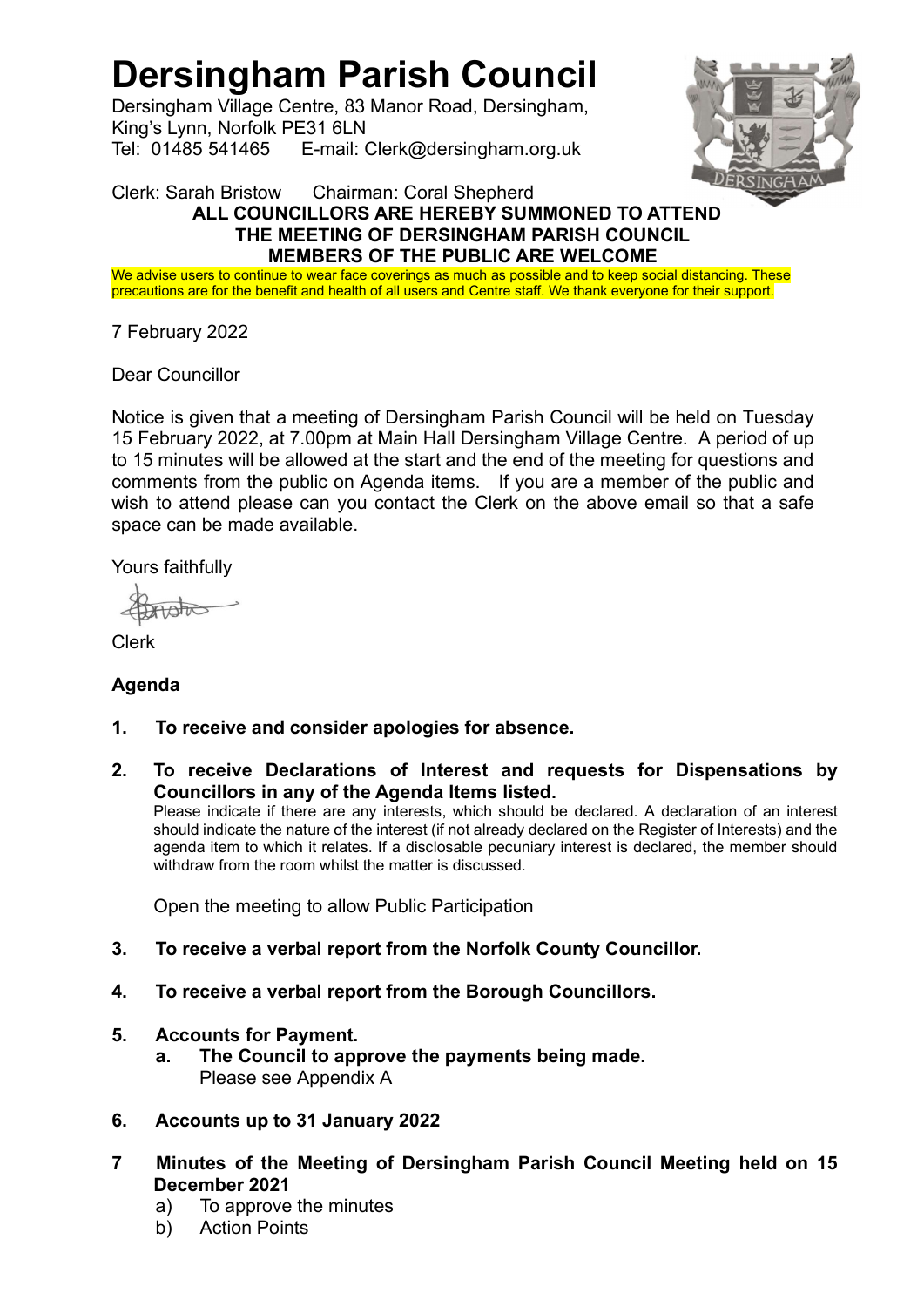- 8 Notes of the Communication Working Party Meeting held on the 4 January 2022
	- a) Councillors to vote of any recommendations.
- 9. Notes of the Budget Working Party Meeting held on the 17 January 2022 a) Councillors to vote of any recommendations.
- 10 Minutes of the Meeting of Dersingham Parish Council Meeting held on 28 January 2022
	- a) To approve the minutes
	- b) Action Points
- 11. Notes of the Finance Working Party Meeting held on the 7 February 2022 a) Councillors to vote of any recommendations.
- 12. Notes of the Environment Working Party Meeting held on the 8 February 2022 a) Councillors to vote of any recommendations.
- 13. Minutes of the Staffing Committee Meeting held on the 14 February 2022 a) Councillors to vote of any recommendations.
- 14. Chairman's Report
- 15. Clerk's/ RFO Report
- 16. Queen's Platinum Jubilee a) Email from Cllr Brundle
- 17 Applications and Determinations:

 All these applications can be viewed, and commented on, online at the Borough Council's planning portal online.west-norfolk.gov.uk/onlineapplications/

The Council to vote and make comment on the planning applications.

Applications:

22/00144/F Application for Proposed first floor extension and alterations 5 Brenda Collison Close Dersingham

Determinations.

None received.

- 18 Correspondence. The Council to note any correspondence received.
- 19. Items for inclusion on the next agenda.
- 20. Date & Place of next meeting. 21 March 2022 in the Garden Room of Dersingham Centre at 7.00pm.

Open the meeting to allow Public Participation